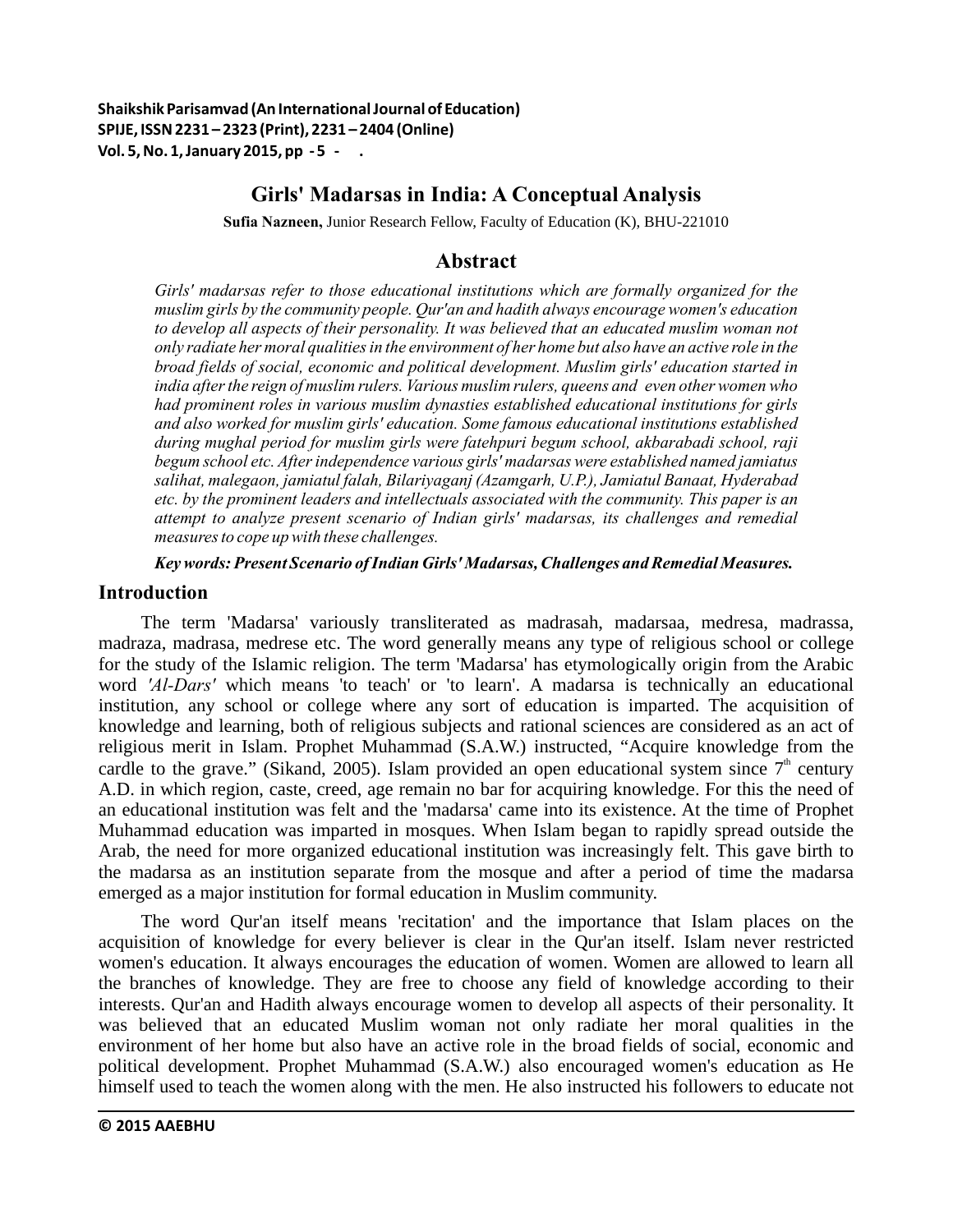#### **SPIJE, Vol.5, No.1, January 2015 | 59**

only their women but their slave girls as well (Qasmi, 2006).

Prophet Muhammad (S.A.W.) himself used to teach women from Zohr (afternoon) to Asr (before sun set). Allowing them to ask questions freely, put forward their views and demands. Women from Prophet's family, his wives Hazrat Khadija (R), Hazrat Aisha , daughters Hazrat  $Fatima^{(R)}$ , Hazrat Zainab<sup>(R)</sup>, and others like Handah, Hafsha, Safia, Maria etc had the authority on religious matters and men of learning used to take advice from them (Aziz, 2005). Hazrat Aisha<sup>(R.)</sup> was well versed in exegesis (Ilm-e-Tafsir) and also had a sound knowledge of Hadith. Sufiyah, Umm-u-Habibah, Juwairiyah, Maimuna, Umm-u-Sharik, Khaulah are some women, who had established their scholarly credentials in the field of Fiqh (Islamic Jurisprudence). Khansa, Sa'da, Atikah, Kabshah, Ruqaiyah were some famous lady, who gave contributions in the art of Poetry (Akhtar, 2005).

## **Historical Background of Muslim Girls' Education and Girls' Madarsas in India**

Education of Muslim girls started in India during the era of Muslim rulers. There were various prominent women who were not only great scholars but also provided assistance to scholars. Razia Sultan was a renowned lady from Slave dynasty, flourished education for girls in her reign. Chand Bibi of Deccan was a learned woman and an expert in the art of governance and war. Sati Khanam, wife of Hakeem Naseeruddin Kashi, was fluent in oration. Salma Sultan, daughter of Gulrukh Begum, was a distinguished and eminent poetess. Sultan Muhiyuddeen Aurangzeb's daughter Zaibunnisa Begum learned calligraphy, creative writing and wrote many books. Mah Malik (daughter of Allauddin Jahan Soz), Gulbadan bano (daughter of Baber), Salima Sultan (niece of Humanyun) and Mahamanga (wet nurse of Akbar) were great promoter of education, specially for girls' education and established educational institutions with her personal fortune. Noor Jahan (Mehrunnisa), wife of Jahangir studied calligraphy, Arithmetic and other subjects. Mumtaz Mahal had command on Urdu and Persian language. Shahjahan's daughter Jahan Ara begum achieved great honour in the field of education and knowledge. She regulated the social ceremonies of court and composed verses in Persian. Khadeeja, daughter of Umar bin Salahuddeen Punjabi was one of the Indian queens explored her knowledge in the field of literature and Quranic Sciences.(Malik, 2008)

But this kind of opportunity was provided only to the girls from royal and noble families, who were only privileged ones to acquire education. There were no madarsas for the girls of the masses. In the very early age some girls went to the boy's madarsas and some girls from the elite sections of the society got their education from the special female tutors (Ustanis) at their home. But there were various queens and princesses during the Muslims era who established schools and institutions for the girls of masses. Some of them were:

- Fatehpuri Begum School in Delhi, established in 1060 with hostel facility.
- Akbarabadi School in Delhi.
- Khairul Manzil (founded by Mahamanga at Delhi).
- Girls school (Fatehpur).
- Raji Begum School founded by Raji (the wife of Shah Mohammed Alam).

During the British era, the education of Muslim boys confined to the mosques and the education of women remained unnoticed completely. They were put behind the four walls of the houses. High class Muslim paid some attention to the education of their daughters but ordinary and business classes completely neglected their daughters' education. To change this situation and to raise the standard of women, many women's madarsas had been opened after independence. Some of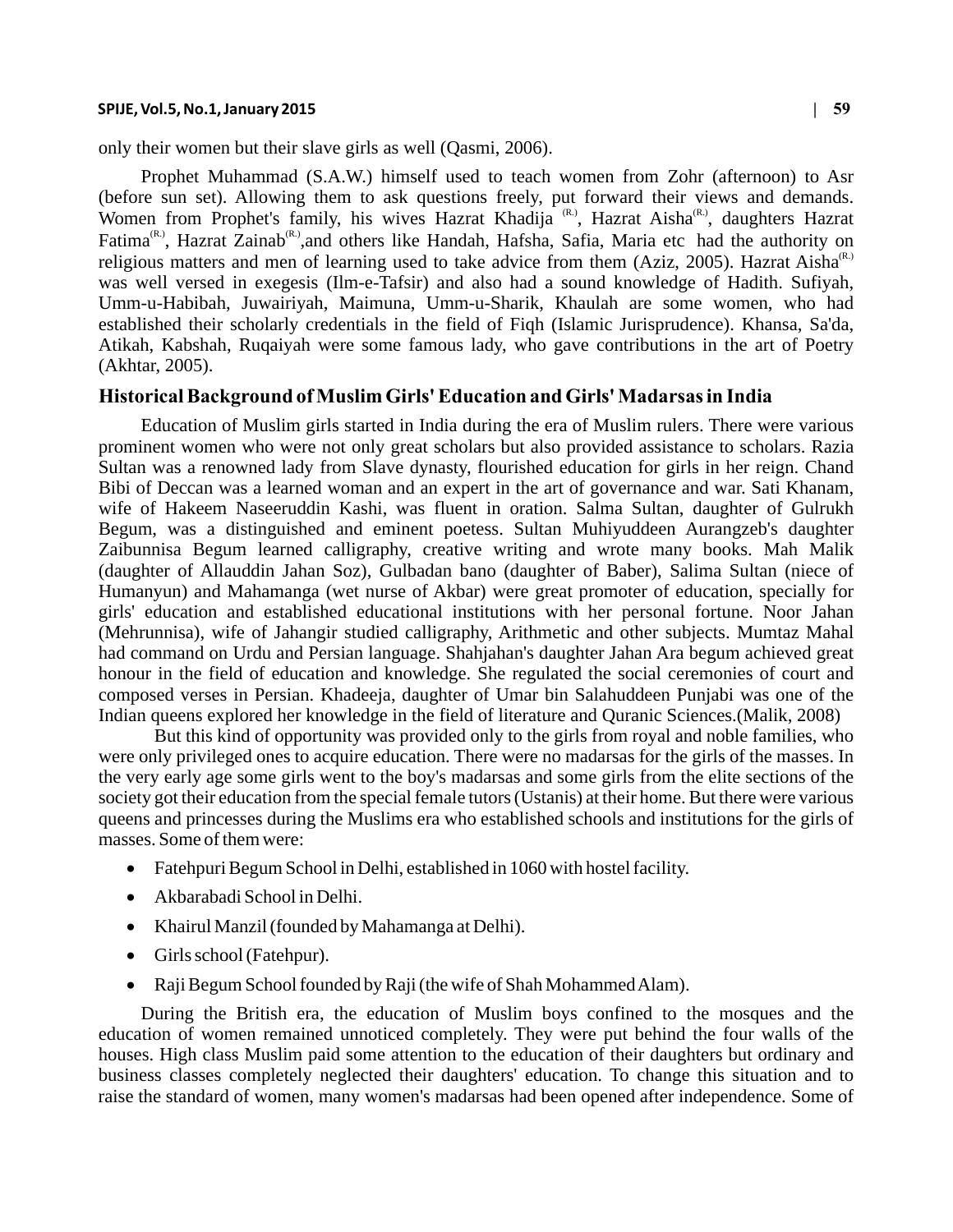them are: Jamiatus Salihat, Malegaon, Jamiatus Salihat, Rampur, Kulliaya Aisha, Malegaon, Jamiatul Banaat, Jianpur (U.P), Jamiatul Falah, Bilariyaganj (Azamgarh, U.P.), Jamiatul Banaat Hyderabad, Jamiatul Shamsul Uloom, Ghosi (U.P.) and Al Jamiatuz Zahra, Malegaon etc.

### **Present Scenario of Girls' Madarsas inIndia:**

The present status and educational pattern of girls' madarsas could be seen in following points:

**Status of Muslim Girls' Education:** According to the census, 2001 (first report on religious data), the literacy rate among Muslim community is 59.1%. In which 67.6% literacy found in male and 50.1% in female. According to the report of 2011-12, 1.02% Muslim girls enrolled in government schools, 1.00% enrolled in local bodies managed schools, 0.94% enrolled in private aided schools and 0.76% enrolled in private unaided schools. A survey conducted by NUEPA in the year 2011-12, which shows the enrolment in madarsas given below:

| <b>Types of Madarsas</b>      | <b>Enrolment</b> |              |              |
|-------------------------------|------------------|--------------|--------------|
|                               | <b>Boys</b>      | <b>Girls</b> | <b>Total</b> |
| Recognized                    | 951267           | 1034725      | 1985992      |
| Unrecognized                  | 259616           | 229942       | 489558       |
| Total                         | 1210883          | 1264667      | 2475550      |
| $(1)$ $(1)$ $(0)$ $(1)$ $(0)$ |                  |              |              |

(NMCME, 2013)

The above mentioned data shows the literacy rate among Indian Muslim girls and also shows their enrolment ratio in recognized and unrecognized both types of madarsas in India. The ratio of girls' enrolment related to girls' madarsas.

**Organisational Structure:** There are approximately 35,000 madarsas established in India, in which 8-10% madarsas are for girls. There are two types of girls' madarsas in India. First type of madarsas are those madarsas, which are affiliated to state madarsa board and apply combined curriculum. That include religious and secular both types of knowledge.

Second type of madarsas affiliated to one of the following schools of thought that emerged in late  $19<sup>th</sup>$  and  $20<sup>th</sup>$  century i.e. Deoband, Barelwi, Ahl-i-Hadith, Nadwat-ul-Ulama and Jamat-i-Islami Hind (Alam,). There are various types of Islamic educational Institutions in India as Maktab, Madarsa, Jamia and Darul Qur'an, but in general all the institutions known as madarsas.

**Stages/Levels of Education in Girls' Madarsas:** There are so many variations and differences regarding stages/levels of education offering by girls' madarsas present in India. Those girls' madarsas, which are affiliated to one of the schools of thought followed the pattern applying by big madarsas (developed on the basis of one of the schools of thought) or develop their own stages/levels of education. Examples of some famous girls' madarsas are given below:

- **Kulliya Aisha, Malegaon** consists following stages/levels:
	- i. Primary
	- ii. Middle
	- iii. Secondary (Alimiyat)
	- iv. Kulliyatus Shariya (Fadhilat)
	- v. Mahad-ul-Tadbir-al Dayyiyat (A women's training centre for teaching and preaching Islam)
	- vi. Tahzibul Qur'an (Department of Memorization of Qur'an)
	- vii. Arts College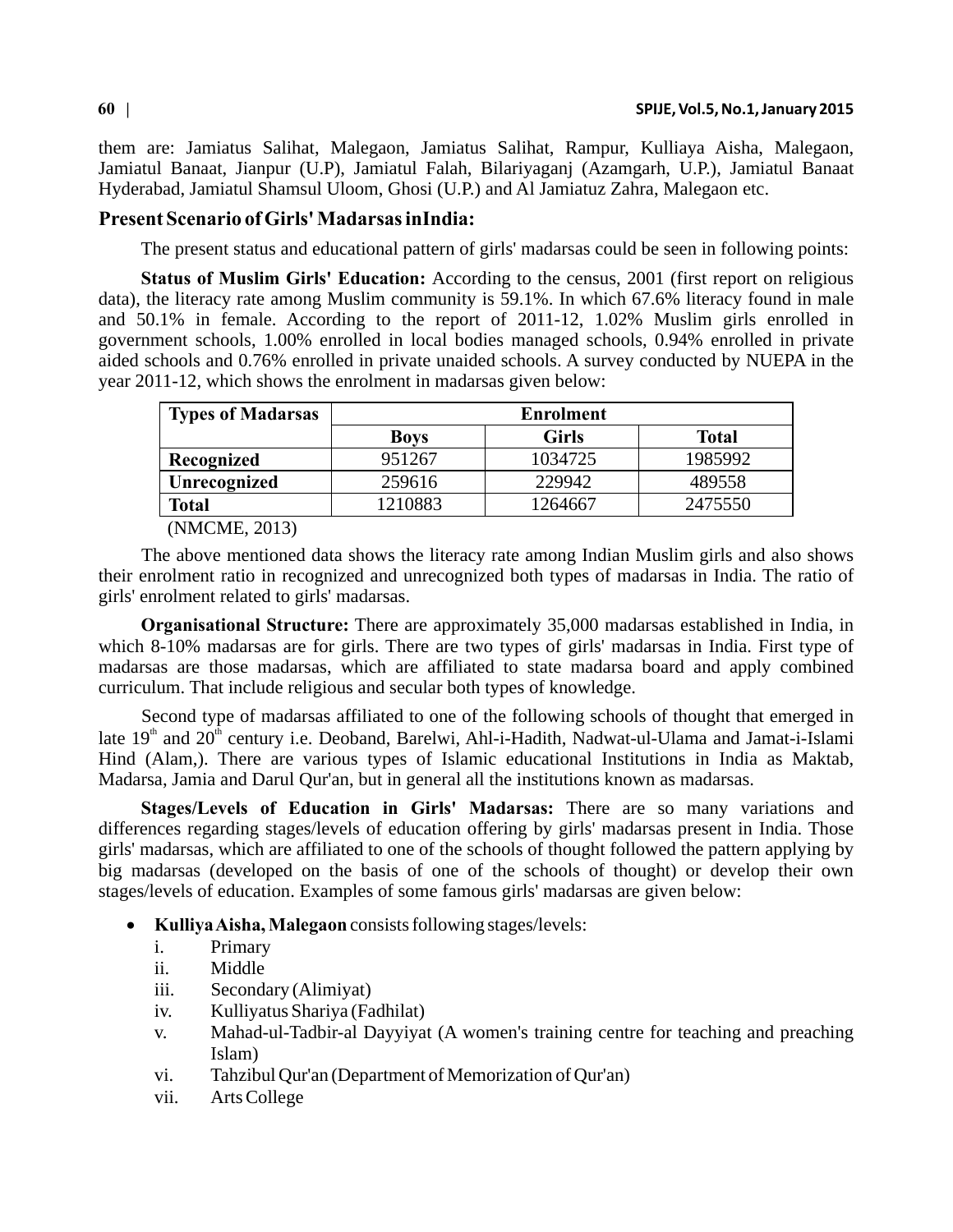- **Jamiatul Banat, Hyderabad** has the following educational ladder:
	- i. Primary
	- ii. Middle
	- iii. Alima (Secondary and Higher Secondary)
	- iv. Fadila (Graduate)
- **Jamiatul Falah, Bilariyaganj, Azamgarh** has following educational ladder:
	- i. Ibtidayiah
	- ii. Thanawiyah
	- iii. Aliyah, which consists two parts-Alimiyah & Fadilah

Girls' madarsas, which are affiliated to state madarsa board generally offers following stages/levels of education:

| S.No. | <b>Standard</b>                                                       | <b>Equivalent to</b>         |
|-------|-----------------------------------------------------------------------|------------------------------|
| 1.    | Tahtania                                                              | Primary (I-V)                |
| 2.    | Faukania                                                              | Junior High School (VI-VIII) |
| 3.    | Alia (Munshi/Maulvi)<br>Munshi (Persian)<br>i.<br>ii. Maulvi (Arabic) | High School (IX-X)           |
| 4.    | Alim<br>Alim (Persian)<br>1.<br>ii.<br>Alim (Arabic)                  | Intermidiate (XI-XII)        |
| 5.    | Kamil                                                                 | Graduate (B.A.)              |
| 6.    | Fazil                                                                 | Post Graduate (M.A.)         |

#### (Fahimuddin,2004)

**Curricula of Girls' Madarsas:** Girls' madarsas affiliated to one of the schools of thought applied the curricula, that are being developed by concerned schools of thought or the curricula followed by famous boys' madarsas or sometime develop their own curriculum. As- **Kulliya Aisha, Malegaon** included religious and modern both types of education in their curriculum. **Jamiatul Banat, Jianpur, Azamgarh** included Tajweedul Qur'an (the art of reciting Qur'an following its rules) at every level of Alimiyah and Fadhilah. Along with that Hadith, Fiqh, Arabic language, Stitching, Embroidery, Home Science, English are also taught at Alimiyat level. Authentic books of Exegesis, Hadith, Fiqh, Syntax, Arabic Literature and English are included in the curriculum of Fadhilat. There are some other courses run in the madarsa Jamiatul Banat, which are Al-Takmeel (one year course consists Arabic literature, Hadith, Islamic History, Exegesis), Ikhtisas ( one year course consists Arabic literature, Islamic History etc.), Al-Tahfiz-wa-al-Qiraah ( four year course consist the art of reading Qur'an, Urdu, English, Mathematics, Home Science along with essay writing and oration), Alimiyat in Urdu (one year course consists Urdu, Hindi, English, Embroidery, cooking, writing, oration, hadith, Islamic Jurisprudence etc.). **Jamiatul Banat, Shamsul Uloom, Ghosi** included Arabic language, Literature, Oration, Urdu, English in its curricula.

Girls' madarsas affiliated to state madarsa board follows the curricula similar to normal government/private schools' curricula. Hindi, English, Urdu, logic, History, Civics, Geography, Philosophy, Mathematics, Science etc. are the modern subjects that are being included in the curriculum. Qur'an, Hadith, Islamic Law included in Theology, which considers as religious subject. Only the difference related to medium of instruction, which is Urdu, from normal government/private schools.

**Working Pattern of Girls' Madarsas:** All the girls' madarsas follow the same working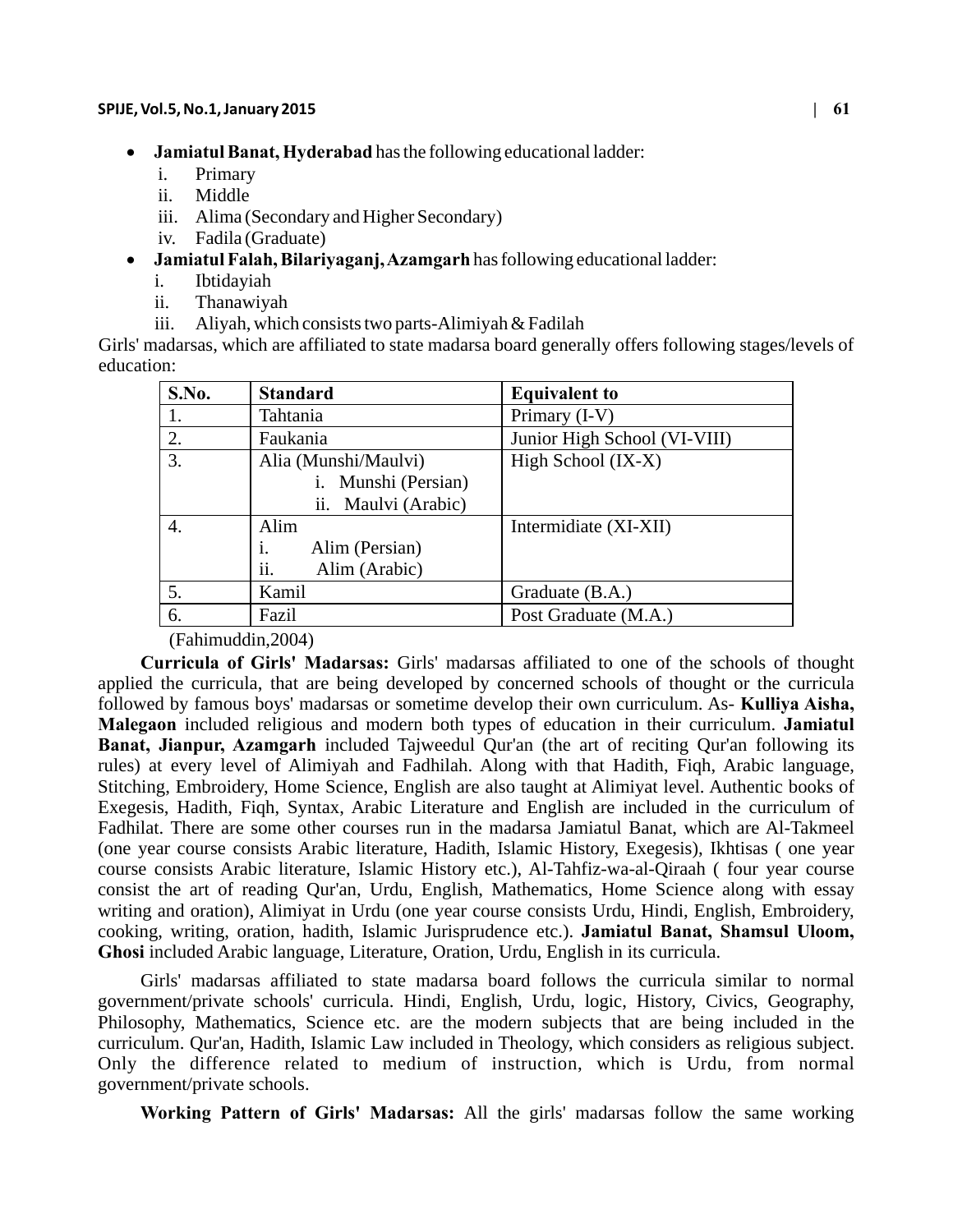pattern, that are being applied by boys' madarsas. Their educational sessions start from Shawwal (  $10<sup>th</sup>$  month of Islamic Hijri Calendar). A part from education these madarsas provide the students free food, free lodging, uniforms, books and other facilities. These institutions run by donations from Muslim Community and even some big madarsas receive foreign donations. In these madrasas evaluation pattern is more subjective rather than objective. Examination papers consist 10 questions from concerned book and the students have to answer 5 out of 10. Marking pattern vary in different madrasas. Short answer, very short answer or MCQ type questions do not ask in the examination papers (Sikand, 2005).

## **Challenges of Girls' Madarsas**

Today, in this computer age madrasas are still providing teaching instructions by old methods and techniques. They do not follow the message of Islam which clearly state that one can go to China for seeking knowledge. They tend to stay local and avoid peeping to the outside world for knowledge. They limit scope of learning and acquiring knowledge mainly to the religious education. Most of the madrasa students, who recite Qur'an by heart, remain ignorant of not only the modern education but also to the essence of the Qur'an. In India special constitutional privileges have been provided for the autonomy of madrasas, but still they promote medieval attitude. Madrasa education system in India is facing various hindrances and short comings. And this condition is same in girls' madarsas too. The common challenges of girls' madrasas could be studied as follows:

**(i) Absence of definite aims and objectives:** Still in the present scenario, girls' madarsas do not have definite aims and objectives towards imparting education. They still provide education in medieval attitude. They follow the old and rigid pattern. They concentrate mainly on religious knowledge and the subjects, which are required to transform a girl into a good house wife. They do not focus on overall development of the girl.

**(ii) Unscientific approaches of the curriculum:** The curriculum of girls' madarsas are still based on unscientific approaches. They do not focus on the modern branches of knowledge. Even the organizers of the curricula think that there is no need to teach science and other scientific subjects to girls. They should study only those subjects, which are required to make them efficient to take care of houses.

**(iii) Lack of basic facilities:** Basic facilities like proper building, classroom and especially furniture, black board and other equipments are still not gathered in girls' madarsas. Some madarsas run with only one or two rooms without furniture.

**(iv) Outdated teaching methods and techniques:** Girls' madarsas in India still use outdated teaching methods and techniques based on medieval attitude. They mostly use lecture method and in this method, the teacher dominate the class. Only the one way interaction is there in the class. They are rigid to their methods and techniques and do not want to change it.

**(v) Isolation from modern developments:** In the area of natural sciences and social sciences girls' madarsas have negative outlook due to over emphasis on the traditional religious subjects. They do not want to change to apply the modern scientific knowledge because of the orthodox and rigid leadership. Behind this situation, there is another reason, which is, do not give women more knowledge. Because of the knowledge they would empower themselves.

**(vi) Lack of coordination:** There are so many differences in various types of girls' madarsas. Big Madarsas for girls or Jamias follow their own curriculum and pattern or follow the pattern of their concerned schools of thought. The pattern vary on that level also. Government recognised girls' madarsas follow the secular curriculum running in normal/modern schools in addition with religious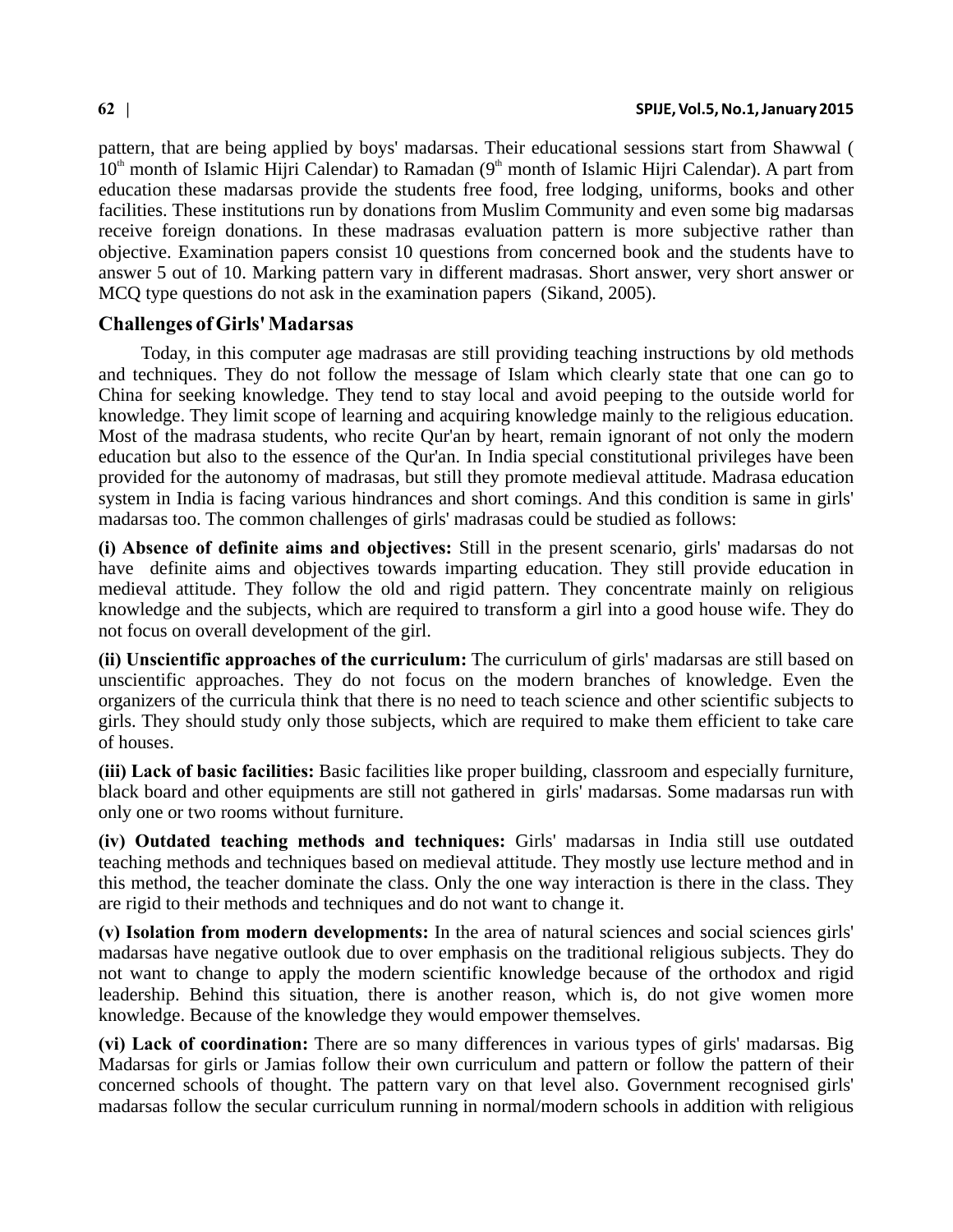#### **SPIJE, Vol.5, No.1, January 2015 | 63**

knowledge. So there is lack of coordination between all the girls' madarsas established in India.

**(vii) Poor financial condition and management:** Expenses of these madarsas are managed by the community. The funds mostly depend on the contribution or *Zakat* given by the community. Only some madarsas gain fund from the government. Generally, the financial condition of girls' madarsas are very poor. The planning, management and administration of madarsas have been done by the community or the leaders of the community, and due to the orthodox nature they follow the old and rigid rules and regulations and do not accept the changes.

**(viii) Purdah and early marriage:** The purdah system is one of the biggest hindrances for the empowerment of Muslim girl. Some of the girls' madarsas still follow this system. If they have any male teacher in their madarsa, the girls do follow purdah system, while study with him. Sometimes male teacher instructs from another room by microphone and girl students listen his lecture from another room. Early marriage is one of the biggest reasons for low enrolment and high drop-out rate in girls' madarsas. Although this reason does not related to girls' madarsas directly, yet it is the most important social factor, which hinder Muslim girls' education.

**(ix) Curriculum difference between boys' and girls' madarsa:** One of the biggest limitations of girls' madarsas is the curriculum difference from boys' madarsas. The curricula of both the madarsas are not the same in India. There is very little similarity on the level of religious subjects.

**(x) Lack of innovations, experimentations and researches:** In these madarsas there is no scope for researches. Students get the education till post graduation, but do not opt the madarsa education for researches. If they want to do it they apply in regular/government colleges or universities, because the teachers are not capable in these madarsas to organize researches. Innovation, experimentations are the words never used or even never thought in these madarsas.

**(xi) Lack of vocational knowledge:** Girls' madarsa focuses only on theoritical knowledge. They avoid practicals. Although they teach Home Science, Stitching or embroidery as subjects, but these subjects only provide conceptual knowledge. They do not make them efficient to be self employed. So the girl students passed out from these madarsas are lagging behind in getting modern jobs.

**(xii) Low status of teacher:** Teachers of these madarsas get a very low salary. In that amount of money they could not bear the expenses of their family. They have a very low status in the society. Because the community still thinks that a woman, who work outside their house has a bad character.

The above written points show the challenges or the short comings of girls' madrasas in India. Today there are 8-10% girls' madrasas spread all over the country but they could not enlighten Indian Muslim women to develop a positive outlook. Their rigid, orthodox and intolerant nature shows the world a wrong picture of madarsas. Due to this behaviour Indian Muslim girls and women could not make themselves efficient and competent to stand in today's modern technical world.

#### **Remedial measures to cope up with the challenges of Girls' Madrasas**

After Independence, the makers of the constitution gave emphasis on the development of madarsas, girls' madarsas and other Muslim educational institutions. And in this manner, Indian constitution provides various privileges for the development of Muslim educational institutions. These constitutional provisions are as follows:

**(i) Article 25 (I)** says, "Subject to public order, morality and health and to other provisions of this part, all persons are equally entitled to freedom of conscience and the right to freely profess, practice and propagate religion."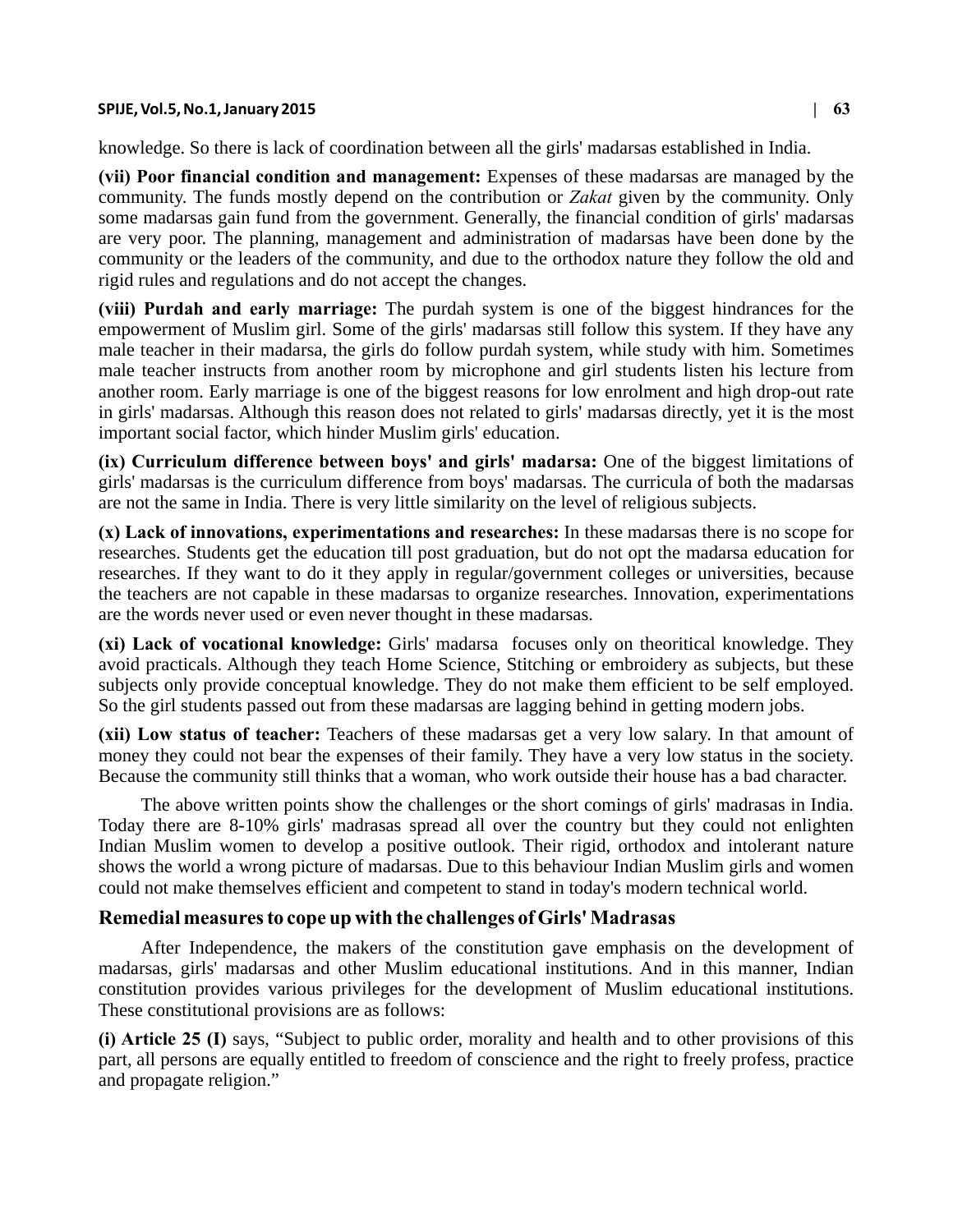**(ii) Article 30 (I)** says, "All minorities whether based on religion or language, shall have the right to establish and administer educational institutions of their choice."

**(iii) Article 30 (II)** says, "The state shall not, in granting aid to educational institutions, discriminate against any educational institution on the ground of that it is under the management of a minority, whether based on religion or language." (Sharma, 2001)

Besides these provisions **National Policy on education (1986)**, launched two centrally sponsored schemes, 'Area Intensive Programme for Educationally Backward Minorities' and 'Financial Assistance for Modernization of Madarsa Education' during 1993-94. Under the 10<sup>th</sup> plan these two schemes were merged to form the 'Area Intensive and Madarsa Modernization Programme. (NPE report, 1986)

**Scheme to Provide Quality Education in Madarsas (SPQEM, 2008)** also seeks to bring qualitative improvement in madarsas to enable Muslim children to attain standards of the national education system in formal education subjects. The salient features of SPQEM are…..

- (i) To strengthen capacities in madarsas for teaching of the formal curriculum subjects like Science, Mathematics etc. through enhanced payment of teachers.
- (ii) Training of madarsa teachers should be organized in very two years in new pedagogical practices.
- (iii) Providing Science labs, Computer labs with annual maintenance costs in the secondary and higher secondary stage madarsas.
- (iv) Provision of Science/Mathematics kits in primary/upper primary level madarsas.
- (v) Strengthening of libraries and providing teaching learning materials at all level of madarsas.
- (vi) Encouraging linkage of madarsas with National Institute for Open Schooling (NIOS).
- (vii) The NIOS linkage will be extended under this scheme for vocational education at the secondary and higher secondary stage of madarsas.
- (viii) For the monitoring and popularization of the scheme it will fund state madarsa boards. (SPQEM, 2008)

**The Justice Rajendra Sachhar Committee Report (2006)** has highlighted the deplorable socio-economic plight of the Muslim Community. In the light of this report efforts should be made to introduce and encourage Science and job oriented education in madarsas . Some states like West Bengal, general syllabus is also taught in madarsas and certificates and degrees awarded by madarsas are recognized. This enables easy migration from madarsas to general educational institutions. This model may also be tried in other states (Sachhar Report,2006).

There are various constitutional privileges, programmes started for the development of madrasas, but there is no policy or provision especially for girls' madarsas. They have to face many challenges. There must be some policies and provisions should be developed for these madarsas. Some remedial measures are given below, which should be opted to cope with the challenges, which are being faced by girls' madarsas:

**(i) Well-defined aims and objectives:** For the well defined aims and objectives there must be a common curriculum. It is necessary to specify the objectives at various stages of madarsa education. The community has to come on a common platform. To perform this task and to make coordination between various girls' and boys' madarsas, a Central Madarsa Board should be established, which is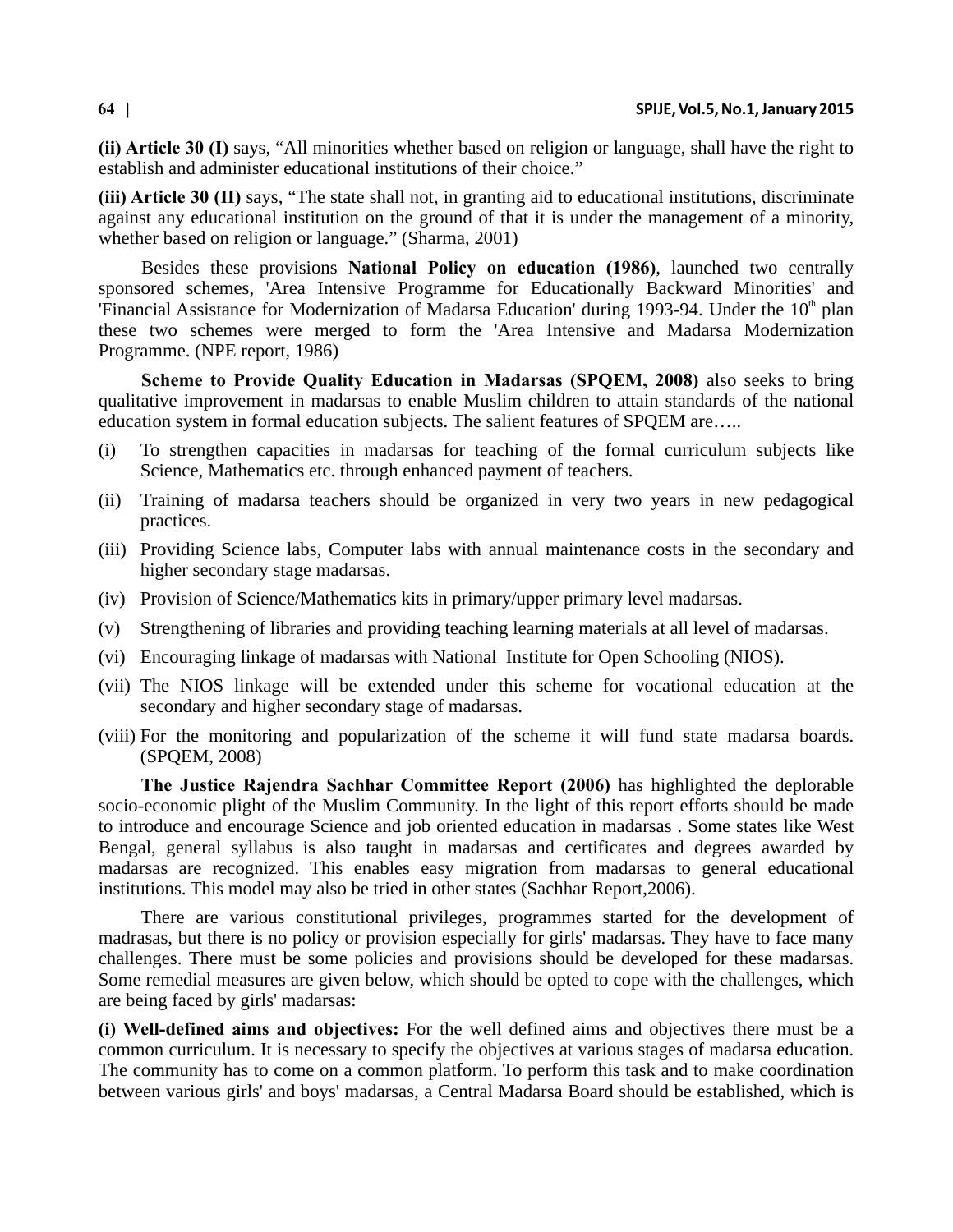#### **SPIJE, Vol.5, No.1, January 2015 | 65**

proposed by the first UPA Government (2004-09), but is still in the pipe line and not passed by the Parliament.

**(ii) Modern Scientific curriculum:** The curriculum of girls' madarsas should be based on the scientific approaches. They should include modern sciences and other logical and technical subjects so as to enable the learners to play a dynamic role in the modern society.

**(iii) Innovative methods of teaching:** Modern and innovative methods of teaching should be introduced in these madarsas. Old and rigid techniques should avoid. Instead of old lecture or reading method, new inductive-deductive method, analysis-synthesis method, probing, use of a-v aids should be opted by madarsas.

**(iv) Need of basic facilities:** Girls' madarsas should be supported with the basic facilities. Airy classrooms, a good library, fully equipped laboratory, a play ground should be organized in these madarsas.

**(v) Introduction of English as medium of instruction:** Although these madarsas use Urdu as a medium of instruction, but they should introduce English as a medium of instruction also, so it will be helpful for the students pass out from these madarsas to be a part of modern English medium schools.

**(vi) Refresher courses and smart classes:** Some refresher courses should be introduced for the students pass out from these madarsas to enable them to be a part of common schools. Smart classes should also be organized in these madarsas to teach modern subjects as well as Islamic subjects.

**(vii) Computer education:** In present time girls' madarsas also start providing computer education, but it is in its starting phase. They should arrange more computers and computer literate teachers. Fully equipped Computer lab should be organized.

**(viii) Vocational and technical education: Girls' m**adarsas should introduce some vocational or technical degrees or diplomas so that students will get a good job after passing these madarsas. They should emphasis on some handicraft works, short term technical courses and some financial support, so that they became self employed.

**(ix) Teachers training programme:** A provision for the teachers training programme should start by the management of these madarsas. Almost 95% of the teachers are professionally untrained. These programmes enable the teachers with various teaching methodologies to teach various subjects. This will bring them in a line with modern school teachers and raise their status also.

**(x) Emphasis on researches: The quality of these m**adarsas should be improved if the research programmes would start in these institutions. Scholars associated with these madarsas and jamias as wells as with modern universities should be encouraged to start meaning full researches in this area.

**(xi) Sufficient funding:** All the action plans mentioned above may not be effectively implemented without raising required funds. Along with the community, Union and state government should provide adequate grants to all the madarsas and other Muslim educational institutions without interfering in their academic and administrative organs.

**(xi) Awareness and control:** Various awareness programmes should be started by Muslim intellectuals to control bad rituals followed by community and these kinds of institutions. Purdah at least in educational institutions should be abolished. And a woman, who works outside her house does not have bad character, this notion must be encouraged. Muslim parents should aware for the education of their girl child.